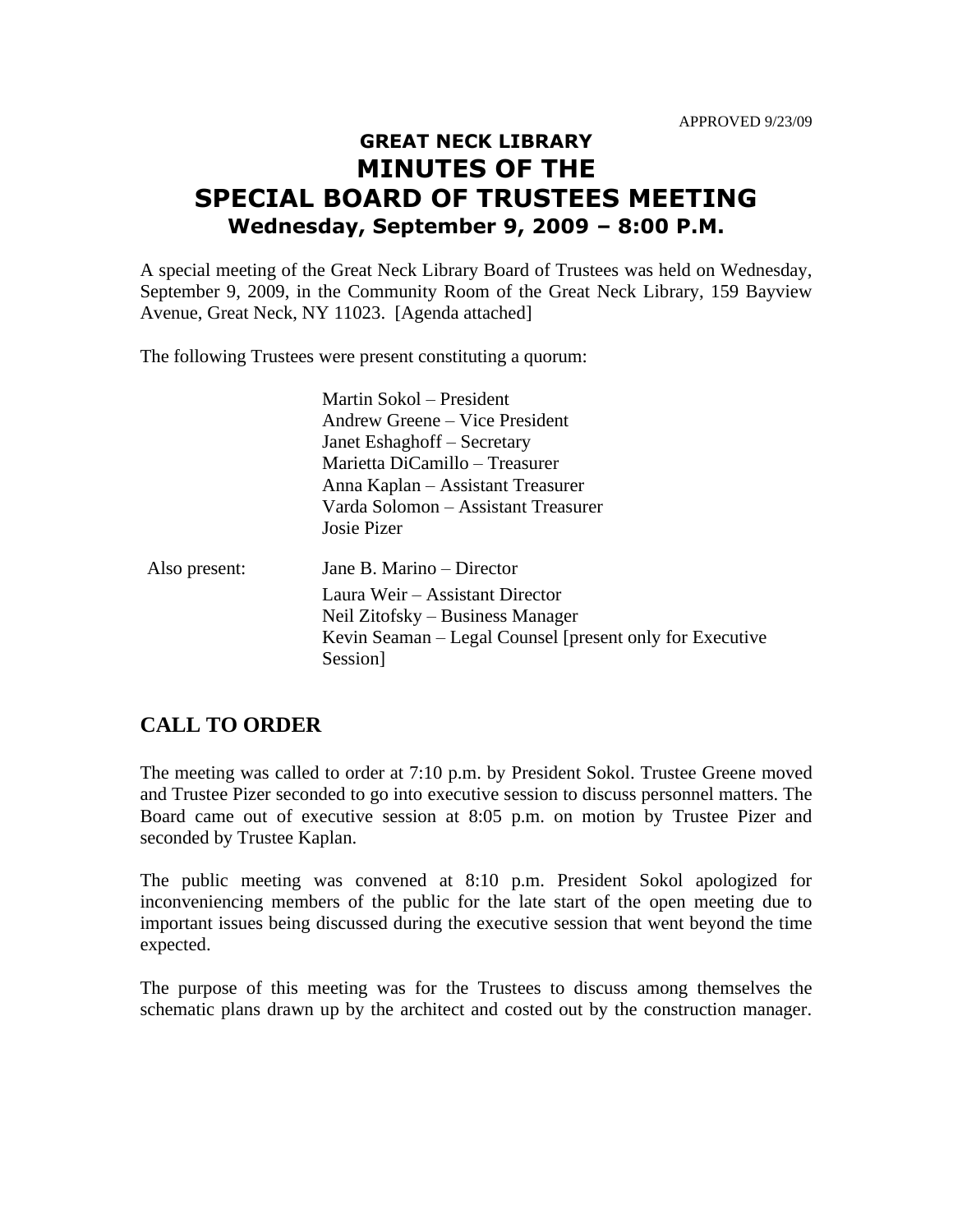President Sokol asked for the discussion to be confined to the Trustees and after which the public will be allowed to speak.

*\_\_\_\_\_\_\_\_\_\_\_\_\_\_\_\_\_\_\_\_\_\_\_\_\_\_\_\_\_\_\_\_\_\_\_\_\_\_\_\_\_\_\_\_\_\_\_\_\_\_\_\_\_\_\_\_\_\_\_\_\_\_\_\_\_\_\_\_\_\_\_\_\_\_\_\_\_\_\_\_\_\_\_\_\_\_*

Trustee Greene, chair of the Building Committee, commended the architect for the good job done in drawing up the three proposed designs after staff and public input. He briefly described the three proposed designs: Option A calls for gutting and renovating the building at a cost of \$13,735,502. Option B is an addition of 13,000 sq ft with flexibility for future usage which would cost \$23,253,503. Option C is a modest expansion of 9,000 sq ft that would cost \$21,300,420. Soft costs are not included. [Schematic drawings of these proposed designs were displayed in the back of the room for public viewing.]

Trustee DiCamillo asked for a reconciliation of the numbers which she said did not add up – how did they arrive at 67,000 sq ft, 14,000 of which was unaccountable for. She believed that 67,000 sq ft is too big a building for this lot. She is in favor of a modest expansion with renovation. She was also concerned about the number of parking spaces and that there was a discrepancy in the number of trees that would be removed. She would like a listing of square footage identifying the square footage allocated for each department. Trustee DiCamillo pointed out that the money being spent on this project is out of line with what other libraries like Manhasset, and the Bronx Library Center spent on their building project. She stated that one staff member expressed concern that there is a lot of staff input while public input and support are missing. The Board, instead of doing a mailer to the residents, did bookmarks. The Library Director explained that the cost of a mailer was too expensive. Trustee DiCamillo insisted that some expense like mailing postcards to inform the public should be done.

Director Jane Marino pointed out that Option B is not staff driven. Staff was interviewed and surveys were sent out to the public and their comments were given to the architect.

Trustee Pizer referred to page 17 of the document that 19 trees would be removed. She would like to see the first floor (lower level) expanded to the full footprint with less overhang of the main level. She supports a usable mezzanine. She suggested that the architect be asked to save the Library a further \$5 million without limiting the amenities and without taking away from the concept of Option B. She also suggested that maybe instead of copper, beautiful stones could be used without sacrificing 'green' material.

Trustee Kaplan said that Dattner went beyond what they had to do. If there is no addition, we would be shorting this beautiful community. The building needs to be done correctly or not correctly.

Trustee Solomon also agreed that the numbers need to be lowered and that the focus should be Option B which will last for quite a while.

Trustee Eshaghoff agreed that we should look to the future for younger population and the architect should be asked to knock off \$5 million.

Trustee Pizer gave an overview of each plan for the benefit of those attending. Option A remains as is but will be gutted and renovated. We will loose 3 - 5,000 sq ft. Once the building is renovated, it has to be ADA compliant and this will limit the usable space.